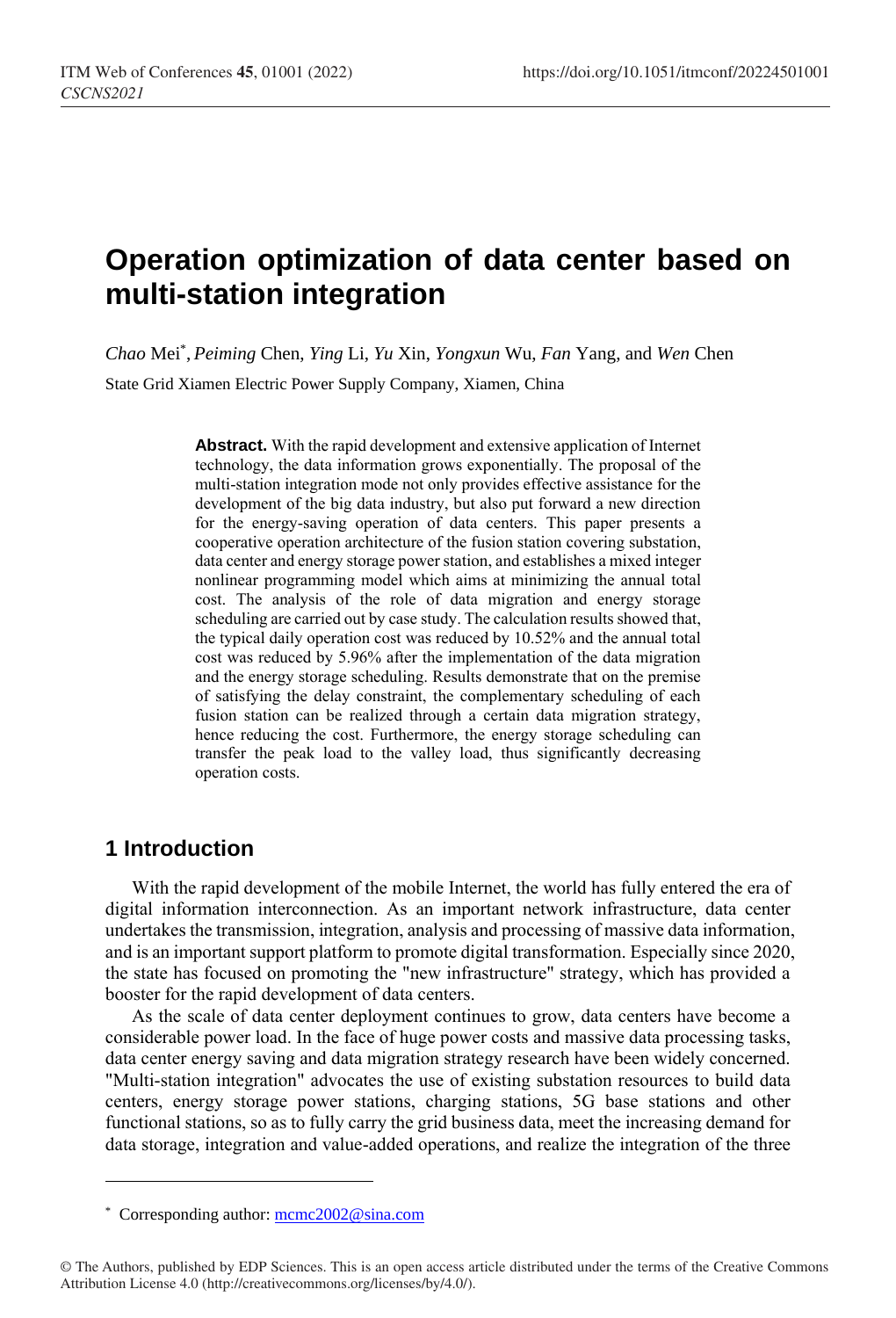streams of "energy flow, business flow, and data flow"<sup>[1]</sup>. The application of the multi-station integration mode can improve the resource utilization rate and energy efficiency of substation stations, while developing emerging businesses such as big data industry and 5G industry in the area.

The proposal of the multi-station integration mode not only provides effective assistance for the development of emerging services such as the big data industry and 5G industry, but also proposes a new direction for the location planning and energy-saving operation of data centers. The energy consumption of the data center mainly includes the energy consumption for processing data loads and daily operation of devices. Existing research also optimizes the operation of the data center from these two aspects.

Several studies have considered how to design data task migration strategies to minimize energy consumption and cost of the data center. Cuervo et al.[2] proposed the MAUI task migration platform, which supports task migration by identifying application code. Chae et al.[3] proposed CMcloud, a task migration platform, to migrate as many mobile applications as possible to a single server to minimize server costs. Lagerspetz[4] proposed that energy consumption was the most basic evaluation standard for migration, but time requirement was not taken into account. Zhang et al. [5] considered energy consumption and time as the evaluation criteria for task transfer. Jia et al. [6] decomposed the task into multiple chained sub-tasks, constructed the problem of minimizing energy consumption into the shortest path problem, and obtained the approximate optimal solution by using the Lagrange relaxation algorithm. Li et al. [7] put forward an optimization scheme for task migration in mobile edge computing environment by comprehensively considering three factors: energy consumption, time delay and server execution cost.

In terms of energy saving in daily operation, several research has been done. Srikantaiah et al. [8] improved the resource utilization of data center servers through server consolidation, and reduced data center energy consumption by reducing the number of servers running. Andreolini et al. [9] realized dynamic management of servers by virtualization and consolidation technologies considering the heterogeneity of servers in data centers. Le et al. [10] aimed at minimizing energy consumption and cost, considering the data center service level agreement, and optimized the application integration strategy in the cloud computing scenario. Alqawasmeh et al.[11] established a data center energy consumption model considering server performance status, allowing the server to make trade-offs between different processing rates and energy consumption, and realizing collaborative optimization of service quality and energy consumption level of data center.

Although there are many literatures on data center operation optimization, there are still some problems that have not been well solved. At present, there are few studies considering the task migration strategy among multiple edge data centers. And the operation method of multi-station integration also needs to be further expanded.

In this work, we construct the load model of data center(DC) and the mathematical model of energy storage power station(ESPS), present a mixed integer nonlinear programming (MINLP) model for tackling the scheduling problem which aims at minimizing the total annual cost of a fusion station covering data center, energy storage power station and substation. Finally, we propose the optimal data migration scheduling strategy for multidestination and the optimal operation scheme of the fusion station.

The rest of this paper is organized as follows. In Section 2, the problem is described briefly. In Section 3, the mathematical model is provided. Subsequently, a case study based on the developed approach is presented in Section 4. Finally, conclusions are given in Section 5.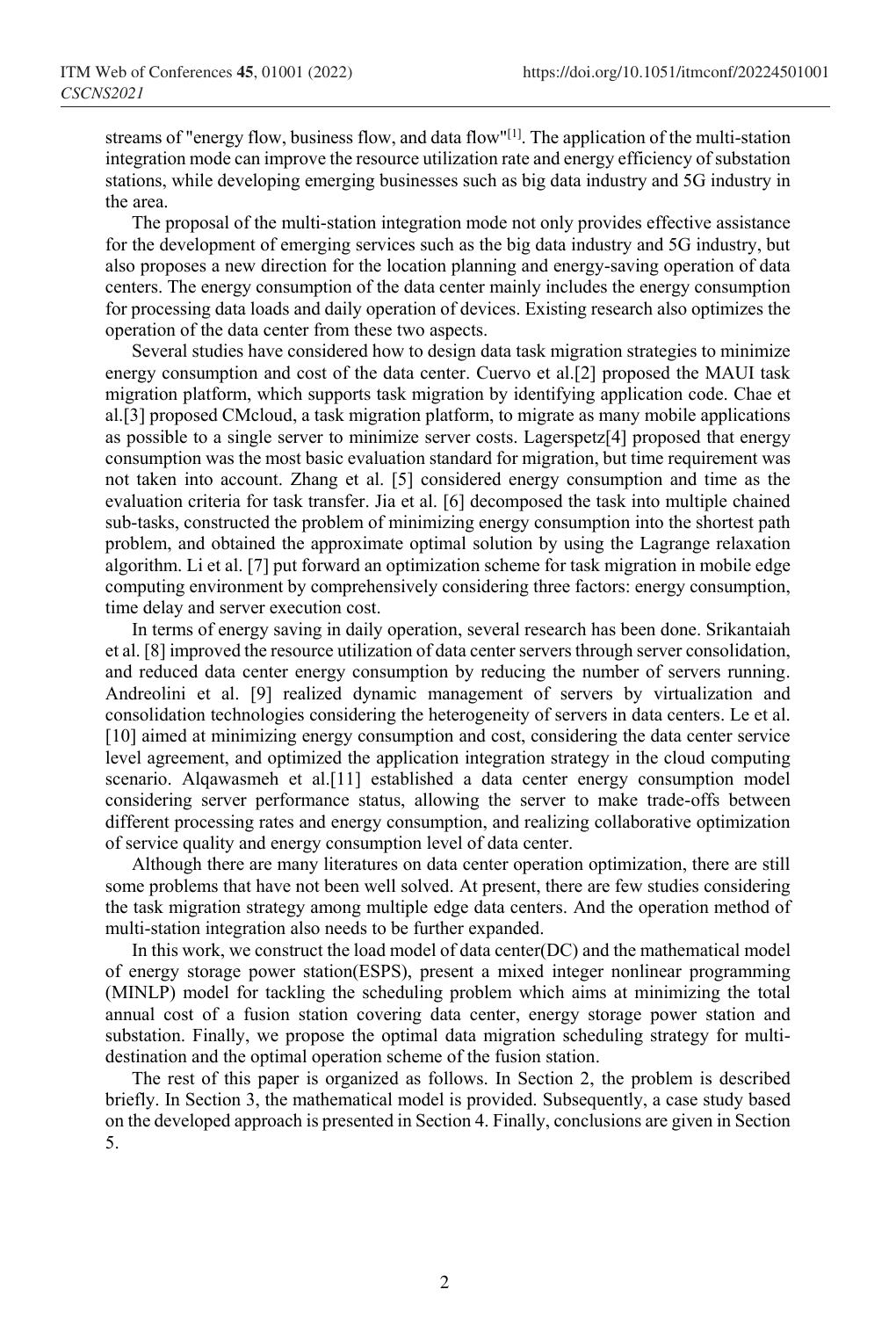# **2 Problem description**

In this paper, the coupling operation and collaborative optimization of fusion stations are considered. Example of such fusion station is given in Fig. 1. It is assumed that each fusion station integrates a substation, a data center and an energy storage power station. The substation provides power support for the surrounding area, data center and energy storage power station. The data load processed by the data center comes from the surrounding area of the fusion station. A front-end portal is set up to integrate the data load, and redistribute it according to a certain strategy to realize data migration among multiple fusion stations. In addition, traditional data centers are typically equipped with an energy storage system as a backup power supply to provide power for the data center in the event of a power failure. In this work, the optimal configuration of the capacity of the energy storage system is considered. On the premise of reserving the standby power of the data center, the time-ofuse electricity price is adopted to cut the peak and fill valleys of the power load through the energy storage system, so as to reduce the operating electricity fee.



Fig. 1. Example of such fusion stations.

The planning and design of the fusion station also need to consider factors such as the difference in power supply load of each substation, the difference in typical power usage periods, electricity price policy difference and the land resources limitation. The data migration and energy storage scheduling aimed at cost reduction must be carried out under the premise of ensuring the safety of power supply in the substation.

### **3 Mathematic model**

In order to study the data migration method of edge data center and the collaborative optimization of each function station under the mode of "multi-station integration", the DC model and ESPS model are established, and the constraint conditions and objective function involved in the model are designed.

### **3.1 Data center**

The power load of a data center is mainly from IT equipment, air conditioning system, and power distribution system. The power consumption ratio of the three is 5:4:1<sup>[12]</sup>. Therefore, the DC energy consumption model can be approximately described as follows:

$$
P_{\rm DC} = P_{\rm IT} + P_{\rm c} + P_{\rm d} \tag{1}
$$

Where  $P_{IT}$ ,  $P_c$  and  $P_d$  denote respectively energy consumption of IT equipment, air conditioning system, and power distribution system.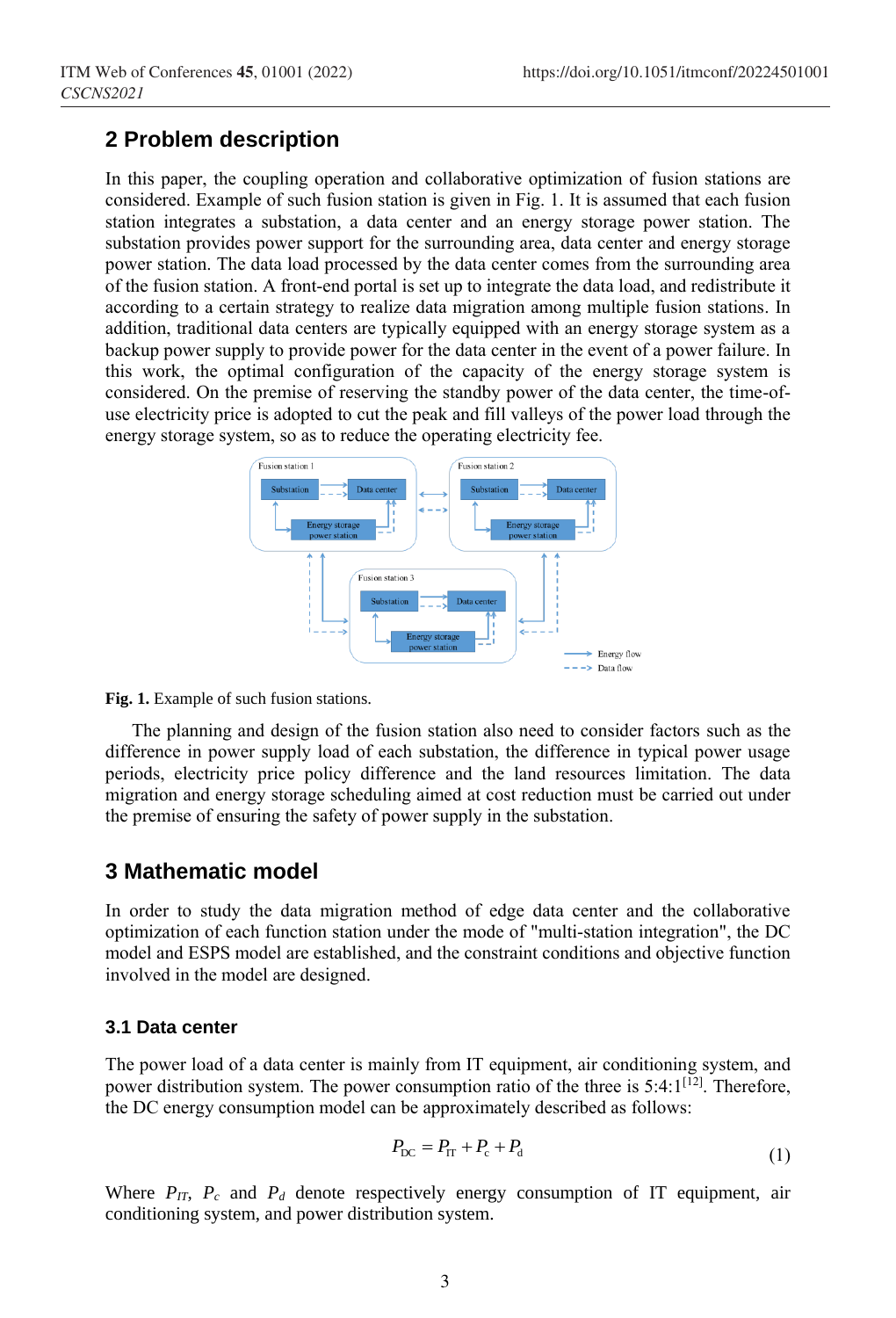The energy consumption of IT equipment mainly includes the energy consumption of the server, the energy consumption of the communication equipment and the energy consumption of the storage device. Among them, the energy consumption of the server accounts for about 80%, which is generated in the process of data processing $[12]$ . Therefore, the energy consumption of IT equipment can be calculated by establishing a server energy consumption model and the total energy consumption of DC can be calculated based on the energy consumption of IT equipment.

### *3.1.1 The energy consumption of server*

It is assumed that the server state can be divided into working state and dormant state. It takes a long time for a server to restart, which adversely affects the quality of service (QoS) of DC, and the service life of the server is affected by the frequent startup and shutdown. Therefore, the shutdown status of the server is not considered. The energy consumption of servers can be flexibly regulated by adjusting the number of working servers, which is subsequently evaluated by using the following formula:

$$
P_{s,t} = P_w n_t + P_d (M - n_t)
$$
\n(2)

Where  $P_{s,t}$  is the total energy consumption of the server at time *t*,  $P_w$  is the energy consumption of the server in the working state,  $P_d$  is the energy consumption of the server in the dormant state,  $M$  is the total number of servers, and  $n_t$  is the number of working servers.

#### *3.1.2 The delay constraint*

The response time of data load is an important indicator of service quality of DC. When the data load is allocated to the data center, it first enters the queue for waiting, and the data center processes it according to the queue order. Based on the knowledge of M/M/1 queuing theory, the average residence time of data load in data center (i.e., data processing delay time) can be calculated, and the delay constraint is expressed as follows:

$$
0 \le \frac{1}{\mu - \frac{\lambda_i}{n_i}} \le T_d
$$
\n(3)

Where  $\lambda_i$  is the total data load arriving at DC at time *t*,  $\mu$  is the average service rate of working servers, which depends on server performance, and  $T<sub>d</sub>$  is the maximum delay time.

#### **3.2 Energy storage power station**

#### *3.2.1 Energy storage process*

Electricity stored in the electrical storage at time t is equal to the amount stored at time t-1 plus the electricity charged minus the electricity discharged. Electricity would be lost during the charging and discharging process. The energy storage process is described as follows:

$$
SOC_{i,t}C_{b,i} = SOC_{i,t-1}C_{b,i} + \eta_{bc}P_{bc,i,t} - \frac{P_{bd,i,t}}{\eta_{bd}}
$$
(4)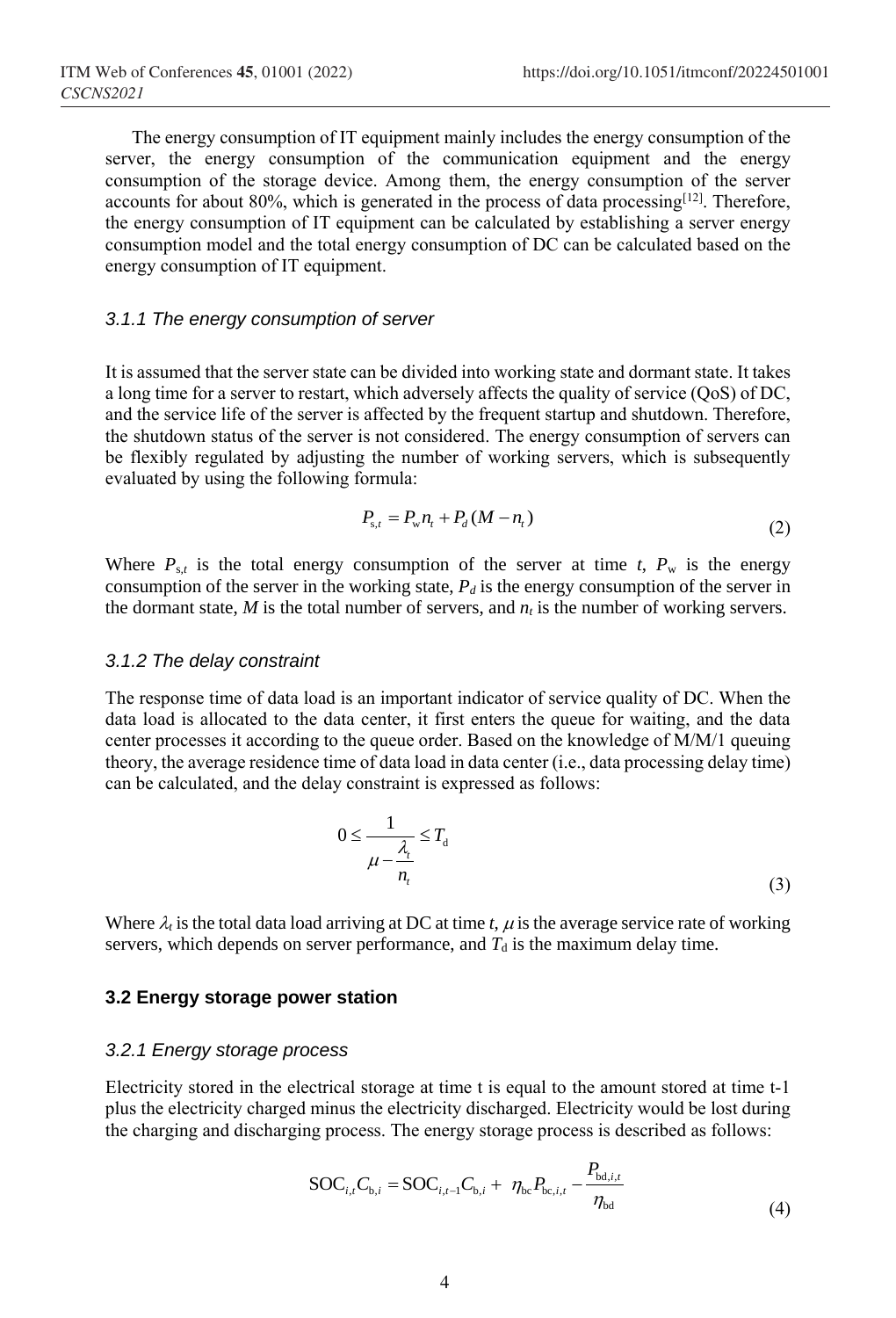Where  $SOC_i$ ,  $SOC_{i-1}$  are the state of charge of the battery in the fusion station *i* at time *t* and  $t-1$ ,  $C_{b,i}$  is the designed capacity of the battery,  $P_{bc,i,t}$  and  $P_{bd,i,t}$  are the charging and discharging power of the battery;  $\eta_{bc}$  and  $\eta_{bd}$  are the charging and discharging efficiency.

#### *3.2.2 Energy storage constraints*

The energy storage power station should use part of the capacity to achieve peak shaving on the condition that the data center is powered on for half an hour, and the depth of discharge should not be too large in consideration of battery lifetime. The energy storage constraints are given as follows:

$$
SOC_{\min} \leq SOC_{i,t} \leq SOC_{\max} \tag{5}
$$

$$
\alpha_{\text{bc},i,t} + \alpha_{\text{bd},i,t} \le 1 \tag{6}
$$

$$
0 \le P_{bc,i,t} \le \alpha_{bc,i,t} P_{bc,\text{max}}
$$
\n<sup>(7)</sup>

$$
0 \le P_{\text{bd},i,t} \le \alpha_{\text{bd},i,t} P_{\text{bd},\text{max}}
$$
\n(8)

Where SOCmax and SOCmin are the maximum and minimum states of charge of the battery respectively,  $\alpha$ bc, i,t and  $\alpha$ bd, i,t are the charge and discharge states respectively, which are the binary variables. Pbc,max and Pbd,max are respectively the maximum charge and discharge power.

#### **3.3 Energy balance**

The energy required for the daily operation of the fusion station comes from the power grid purchase and the energy stored by the energy storage power station. The energy consumption mainly includes the energy consumption of the data center and the charging of the energy storage power station.

The electricity consumed during each time period is supplied by the grid and electricity received from the electrical storage, minus the energy consumption of DC and electricity sent to the ESPS. The energy constraint is described as follows:

$$
P_{g,i,t} + P_{bd,i,t} = P_{DC,i,t} + P_{bc,i,t}
$$
\n(9)

$$
P_{g,i,t} \le P_{\text{max}} \tag{10}
$$

Where  $P_{g,i,t}$  is the power exchange between fusion station *i* and the grid at time t,  $P_{\text{max}}$  is the maximum exchange power. When the substation supplies power to the fusion station, it is necessary to ensure the reliability of the surrounding power supply at the same time. Therefore, the surrounding power supply situation of the substation and the limitation of the energy supply network are considered.

#### **3.4 Objective function**

The objective function is to minimize the annual total cost of fusion stations, which is calculated as follows: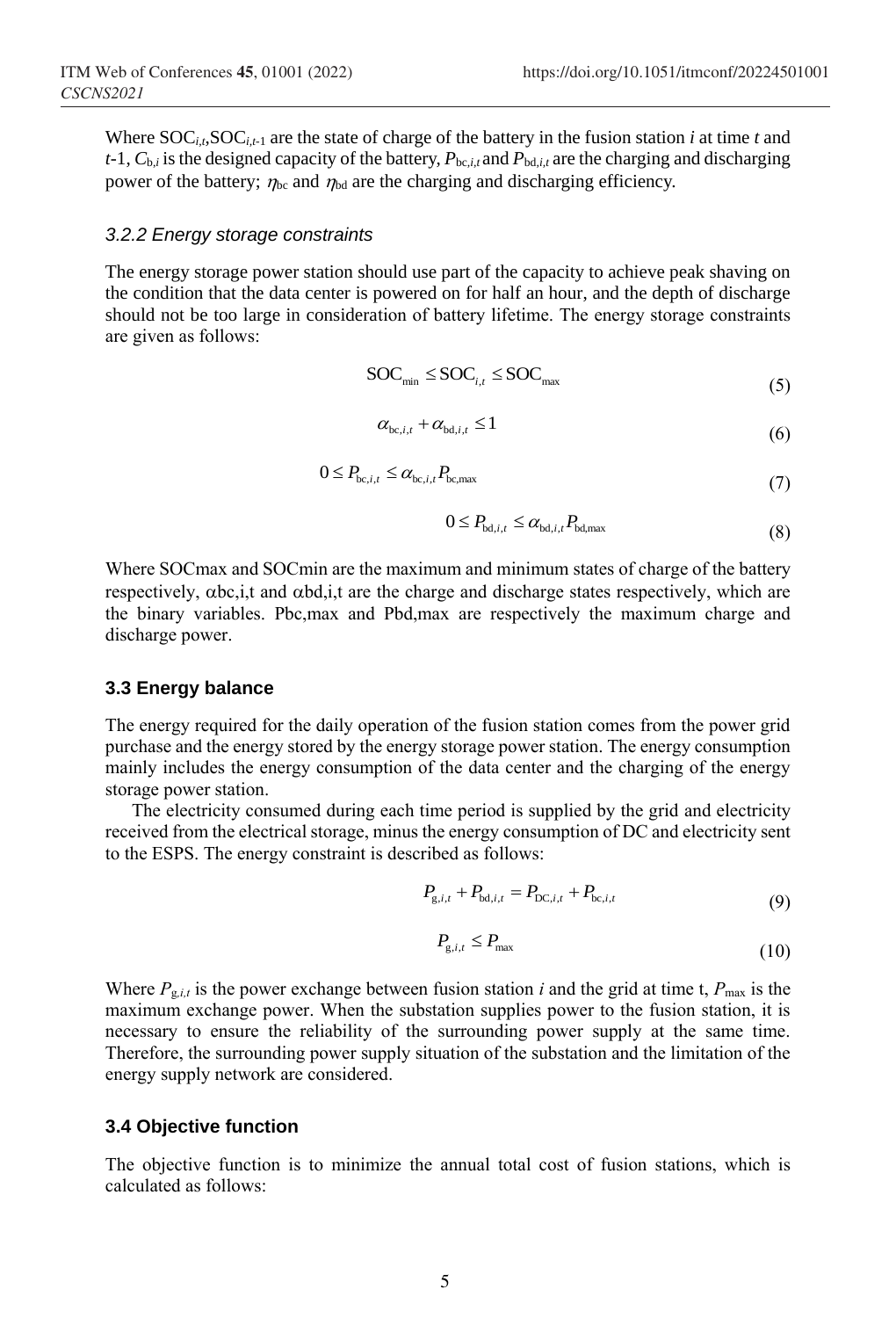$$
\min F = F_{\text{inv}} + F_{\text{m}} + F_{\text{g}} \tag{11}
$$

Where  $F_{\text{inv}}$  is investment cost,  $F_{\text{m}}$  is maintenance cost,  $F_{\text{g}}$  is power purchase cost.

The investment cost, maintenance cost and power purchase cost are calculated as follows:

$$
F_{\text{inv}} = f \sum_{u} C_u p_{\text{inv},u}
$$
\n(12)

$$
F_{\rm m} = \sum_{t} \sum_{n} P_{n,t} p_{\rm m,n} \tag{13}
$$

$$
F_{\rm g} = \sum_{t} P_{\rm g,t} p_t \tag{14}
$$

Where *f* is the capital recovery factor,  $C_u$  is the installed capacity of equipment *u*,  $p_{\text{inv},u}$  is the investment cost per unit capacity of equipment  $u$ ,  $P_{u,t}$  is the power of device  $u$  at time  $t$ , and  $p_{m,u}$  is the maintenance cost per unit of equipment *u*,  $P_{gt}$  is the power that the grid supplies to the fusion station, and  $p_t$  is the price of purchasing power from the grid.

### **4 Case study**

#### **4.1 Data and setup**

The project life cycle is 10 years and the interest rate is 6%. The time-of-use electricity price is adopted and the electricity price follows different standards according to the surrounding environment and the voltage level of the substation. It is assumed that 110 kV substation supplies power to large industrial parks, 35 kV substation supplies power to small industrial users, and 10 kV substation supplies power to commercial buildings. Time-of-use price trend is shown in Fig.2. The data load arriving at the data center is simulated by Poisson process. The voltage level of substation in each fusion station is different, and the scale of edge data center and energy storage power station is different accordingly. In this work, collaborative optimization of three fusion stations has been considered. The voltage levels of substation of fusion station 1, 2 and 3 are 110 kV, 35 kV and 10 kV respectively.



**Fig. 2.** Time-of-use price trend curve.

### **4.2 Scenario definition**

Scenario A: Data load has no migration strategy, and the energy storage power station is only used as backup power supply.

Scenario B: The data load follows the data migration strategy which is oriented to minimize the cost. Migration scheduling is carried out among the three fusion stations, and energy storage power stations are used to participate in the daily power supply.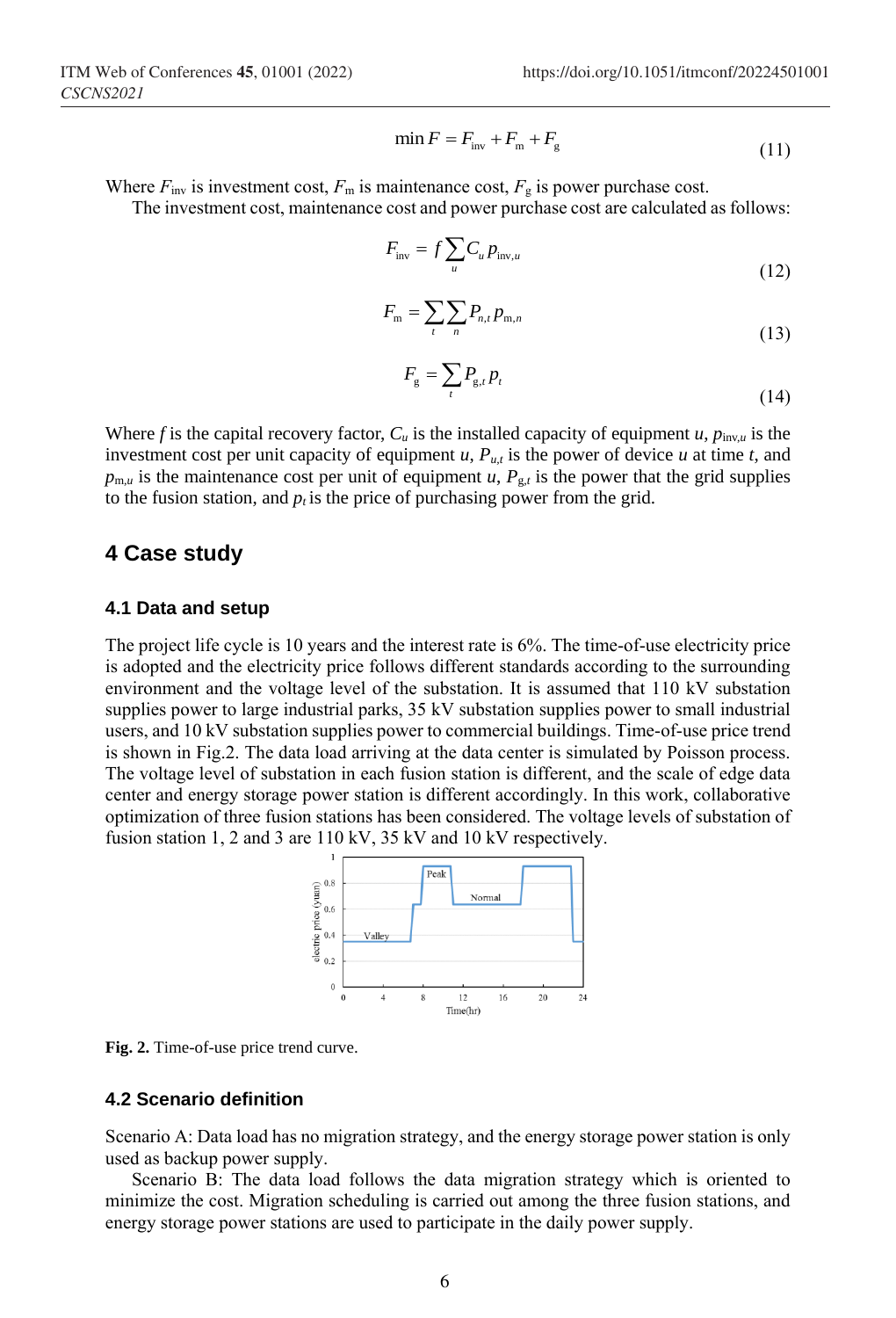#### **4.3 Results and discussion**

In this subsection, through the comparative analysis of two scenarios presented in the previous subsection, the role of data migration and energy storage scheduling is studied.

Scenario A has no data migration strategy, the data load of each fusion station is distributed proportionally according to its scale. The workload distribution of each fusion station in scenario B is shown in Fig.3. Different from the proportional distribution in scenario A, the data load migrates to fusion station 1 with lower electricity price as far as possible in scenario B. Obviously, operating costs can be reduced in this way.

The typical daily real-time operation of ESPS in scenario B are plotted in Fig.4. As can be seen, the energy storage power station charges and discharges twice a day, charging during normal and valley electricity price periods, and discharges during peak electricity price periods to provide energy for the data center. In this way, peak load can be cut and valley can be filled to reduce the operation cost of data center.



**Fig. 3.** Workload distribution in scenario B. **Fig. 4.** Real-time operation of ESPS in scenario B.

The comparison of typical daily operating costs of scenarios A and B is shown in Fig.5. As can be seen, the fluctuation of operating cost in scenario A basically corresponds to the change of electricity price. In scenario B, the energy storage power station charges during normal and valley electricity price period and discharges during peak electricity price. Thus the operating cost of scenario B increases in normal electricity price period compared with scenario A, and decreases significantly during peak electricity price period. Compared to scenario A, the typical daily total operating cost of scenario B has been reduced by 10.52% and annual total cost has been reduced by 5.96%.

The results show that the energy storage scheduling and data migration have their advantages in reducing operating costs, and may achieve more significant results when applied to the operation scheduling among multiple fusion stations.



**Fig. 5.** Comparison of typical daily operating costs.

# **5 Conclusion**

This paper presents a fusion station operation architecture covering substation, data center and energy storage power station, and based on the mixed integer nonlinear programming